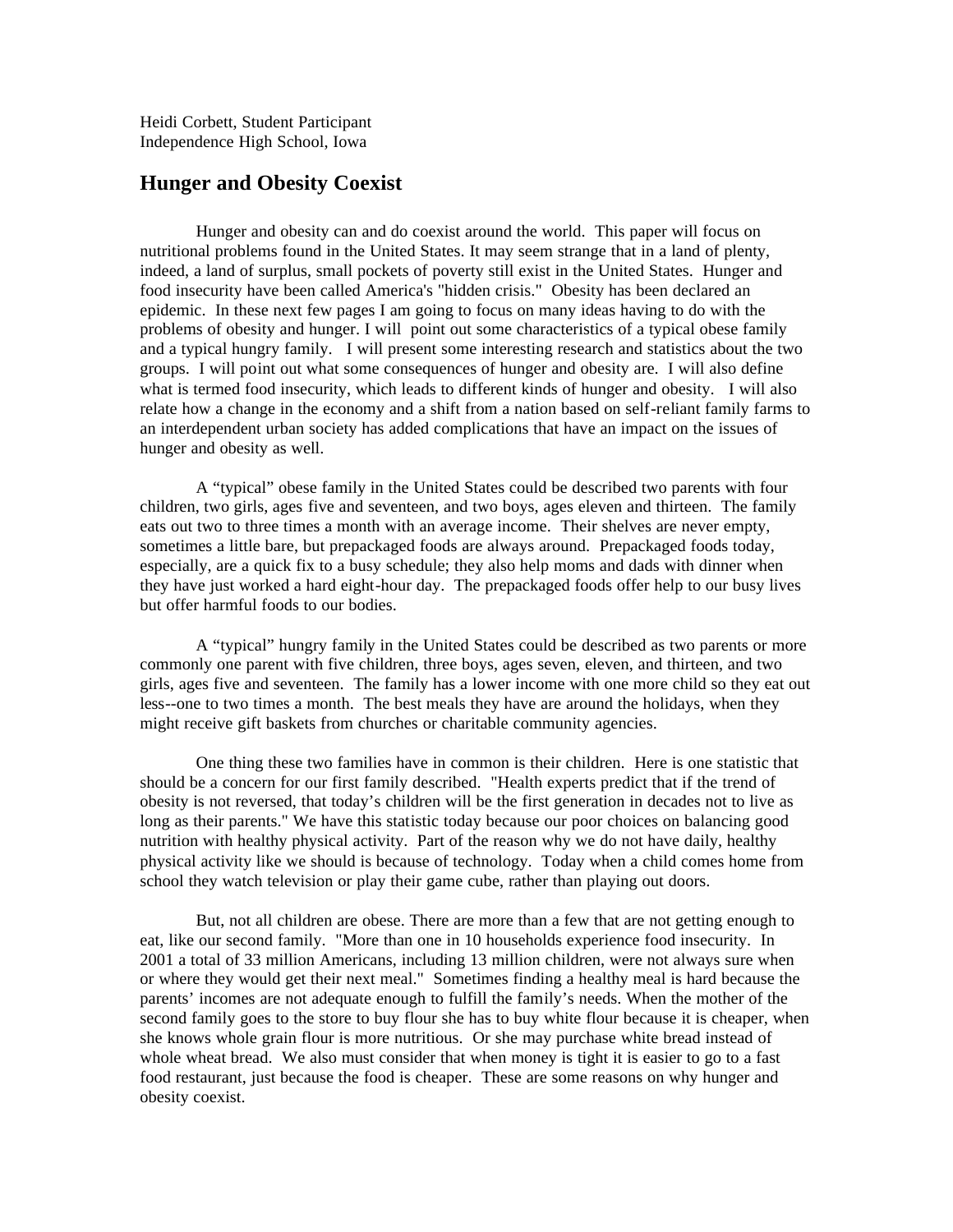To help our children not become another statistic we need to teach them about nutrition. We need to set good habits and model those habits. It is always easier to make a habit rather than break a habit. Both of these families have an education. But, one thing they are lacking in their education is information on nutrition. Even our second family needs to know more about nutrition because those with insufficient resources to purchase adequate food can still be overweight, as stated in the previous paragraph. Recent work from Cornell University and the University of California suggest that obesity among poor women may be linked to their habit of periodically going without food so that their children can eat. Since there has been a lack of nutritional education, "The sixth edition of Dietary Guidelines for Americans places stronger emphasis on reducing calorie consumption and increasing physical activity. This joint project of the Departments of Health and Human services and Agriculture is the latest of the five-year reviews required by federal law. It is the basis of federal food programs and nutrition education programs and supports the nutrition and physical fitness pillars of President Bush's Healthier US Initiative." In the next few paragraphs we will hear of some new nutritional information.

Most of the new nutritional information coming out is about the new food pyramids. There is the Mayo Clinic Healthy Weight Pyramid and the My Pyramid Steps To A Healthier You. My Pyramid even offers some ways to balance between food and Physical activity. These ways are . . .

- Be sure to stay within your daily calorie needs.
- Be physically active for at least 30 minutes a day
- 60 minutes a day of physical activity may be needed to prevent weight gain.
- For sustaining weight loss, at least 60 to 90 minutes a day of physical activity may be required.
- Children and teenagers should be physically active for 60 minutes everyday

The more we learn about nutrition the more things we need to pass on. So that we can set new trends and our children can pass these new trends on to make a healthier, happier world.

Without having an education on nutrition there are still ways to help eliminate the coexisting hunger and obesity. And both obesity and hunger/food insecurity require solutions that include regular access to nutritionally adequate food. Federal nutrition programs provide access to food, and, when working properly, they can help families achieve food security. It has been shown that these four major federal nutrition programs improve nutrition:

• Food Stamp Program - This is the largest nutrition program for poor households. This program only provides 79 cents per person per meal, on average. This is because benefits are so low, and because food stamp households have such low incomes. This puts the family precisely in the situation facing cycles of food availability and then restriction.

• School Lunch and Breakfast Programs - Some schools may call this program a free and reduced lunch. All schools offer healthy and less expensive meals to all students because they are federally funded. Students from families with low incomes can qualify for either reduced lunch prices of free lunches. The second family I talked about would qualify for free and reduced lunches. This program offers healthful meals with a variety of foods and appropriate portion sizes. The schools have to serve meals that are in compliance with the US Dietary Guidelines for fat and saturated fat. If children in school get less nutritious foods, that food is likely to have come from vending machines, a la carte lines, or the lack of time, space, and long lines.

• WIC - WIC stands for (the special supplemental nutrition program for Women,